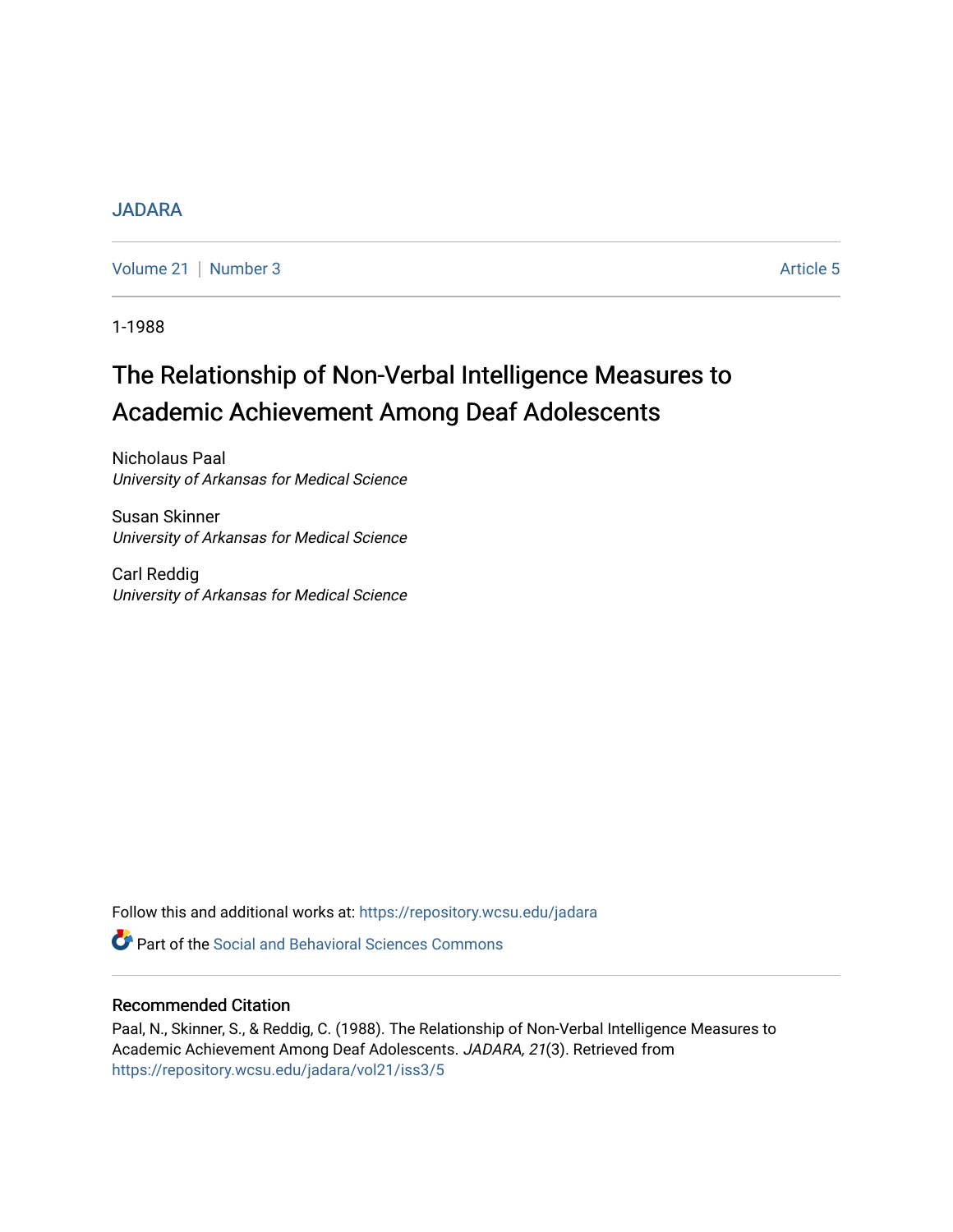Nicholaus Paal, Susan Skinner and Carl Reddig University of Arkansas for Medical Science 4301 W. Markham Littie Rock, AR 72205

#### Abstract

This study examined the correlations between academic achievement and two tests of nonverbal intelligence often used with the deaf pop ulation, the Hiskey-Nebraska Test of Learning Aptitude (H-NTLA) and the Wechsler Adult Intelligence Scale-Revised (WAIS-R) Perfor mance Scale, in a sample of 35 deaf high school students. Both tests correlated significantly posi tively with measures of reading comprehension and mathematical calculation and were, in fact, in the same range as typical correlations between overall IQ and achievement in the hearing pop ulation. The WAIS-R Performance Scales cor related significantly higher with reading compre hension than did the H-NTLA. The results seem to validate the use of the WAIS-R as a predictor of academic achievement and a potential aid in identifying learning problems in the deaf popula tion.

A familiar and often frustrating decision fac ing psychological evaluators in working with deaf clients is choosing an appropriate tool to assess nonverbal intelligence. Levine (1974) found that evaluators participating in a survey selected the Performance Tests from the Wechsler scales with the greatest frequency. Also chosen, but with less frequency, was the Hiskey-Nebraska Test of Learning Aptitude. Both these scales are highly reliable with Wechsler (1981) reporting test-retest reliability of .93 for the Performance Scale and Hiskey (1955) reporting a split-half reliability coefficient of .96.

This choice of Wechsler Performance Scales over the H-NTLA merits study because the H-NTLA is the only test of intellectual abilitites developed specifically for the deaf population (Roeser & Downs, 1981). Research has suppor ted the use of the WISC-R Performance Tests with deaf children (Hirshoren, Hurley, & Kavale, 1979; Hirshoren, Kavale, Hurley, & Hunt, 1977; Hirshoren, Hurley, & Hunt, 1977) and norma tive work has been completed to add to the useful ness of this scale with deaf persons (Anderson and Sisco, 1977). Sullivan and Vemon (1979) have suggested the WlSC-R Performance Scale be used in conjunction with the H-NTLA in assessing school-aged, hearing impaired childrea

In contrast to the WISC-R applications, much less information is available supporting the use of adult level Wechsler tests with deaf persons. Goetzinger andRousey (1957) found the Wechsler-Bellevue Adult Scale of Intelligence Perfor mance scale to be useful with deaf adolescents. Also, in reviewing available intelligence tests, Vemon (1968) recommended the Performance Scale of the Wechsler Adult Intelligence Scale for deaf individuals aged 16 to 70 years.

Watson, Goldgar, Kroese, and Lotz (1968) administered both Wechsler Performance Scales and the H-NTLA to deaf students and correlated them with academic achievement measures. Their achievement measures were: the Stanford Achieve ment Test-Hearing Impaired Form, the Wood cock Reading Mastery Test, and the Peabody Individual Achievement Test. They found that both the Wechsler Performance Scales and the H-NTLA correlated significantly with most achievement measures and that the H-NTLA correlation was consistently, but nonsignificantly higher than the Wechsler Performance cor relation with the same achievement measure. Two of the highest correlations were with the Stanford reading comprehension (H-NTLA - .46; Wechsler- .36) and math computation (H-NTLA- .62; Wechsler- .5 3). These correlations are similar to the .50 which is the average cor-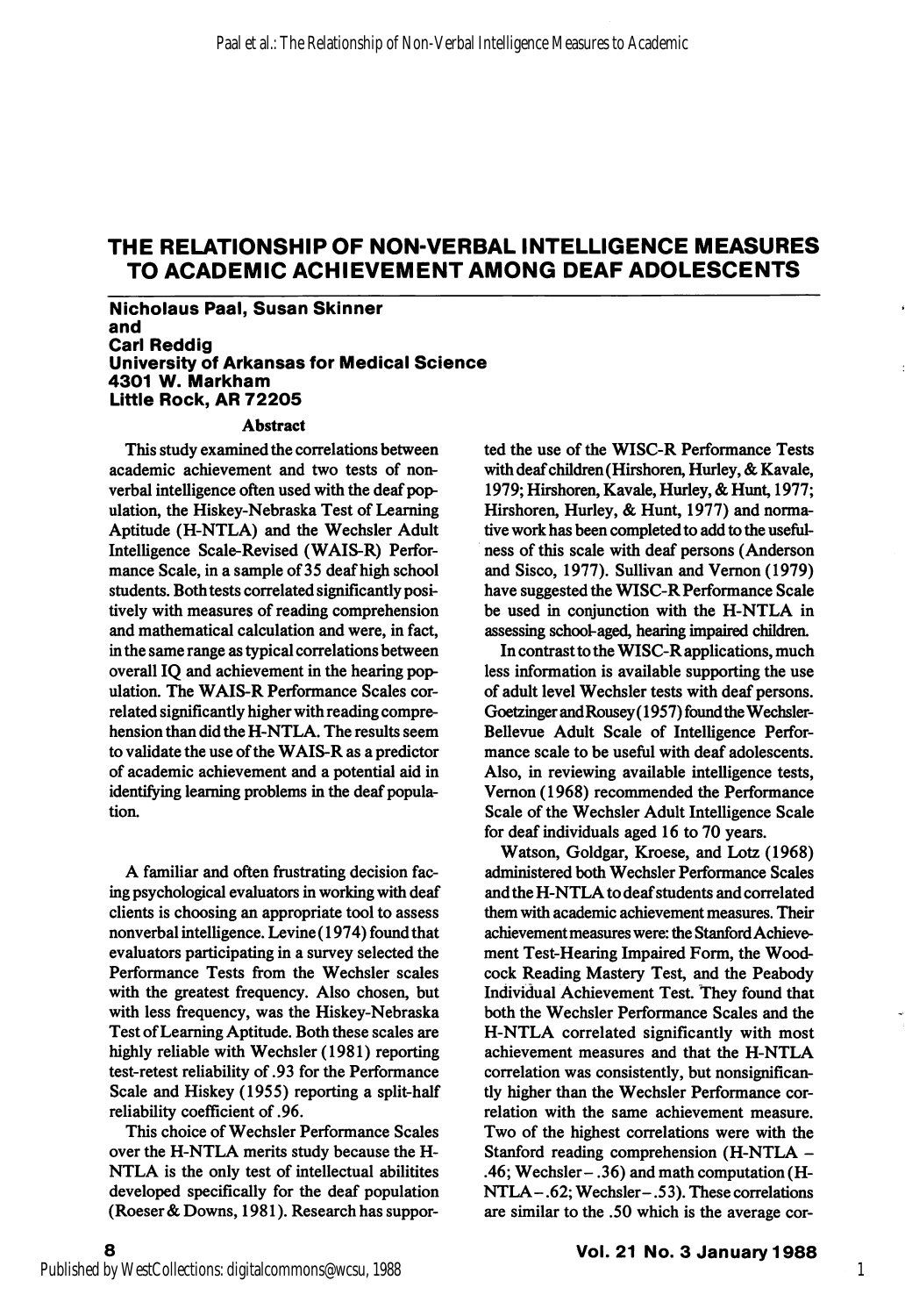relation between IQ and achievement for the hearing population (Jensen, 1980) and con siderably higher than some reported correlations of .33 between achievement and Performance IQ (Zimmerman & Woo-Sam, 1972).

The present study was conducted to examine the question of which of these two measures of intellectual ability is a better predictor of academic achievement in the deaf population in that age group in which they overlap. The authors hypothe sized, based on clinical experience, that the Per formance Scale of the WAIS-R correlated higher with achievement in deaf adolescents than the H-NTLA.

#### Method

#### Subjects

 $\boldsymbol{t}$ 

÷,

Subjects were 35 deaf adolescents (20 females and 15 males) aged 16-1 to 18-0 years who were students at the residential school for the deaf in Arkansas. All students had bilateral, sensorineural hearing losses ranging from mod erately severe to profound. The orientation of the program at this residential school is total com munication.

### Procedure

All students were administered both the WAIS-R Performance Scale and the H-NTLA, but at separate testing sessions. Testing was done by two psychological examiners experienced in work ing with deaf persons and fluent in sign language. Each student was administered one instrument by one examiner and the other instrument by the other, in counterbalanced order. The examiner administering the second test was in all cases unaware as to the results of the first testing. One examiner administered 18 WAIS-R Perforgestures.

Achievement test scores were obtained from the routine annual achievement testing which is part of the school program. The achievement scores were from the Stanford Achievement Test, Special Edition for the Hearing Impaired in read ing comprehension and mathematical computa tion, and were reported as percentile scores.

#### **Results**

Scores on the H-NTLA ranged from 40 to 103 with a mean of 79; on the Wechsler Performance from 58 to 126 with a mean of 90; on the Stan ford reading comprehension from 2 to 99 with a mean of 54.4; and on the Stanford math com putation from 2 to 88 with a mean of 48.9.

The results of the analysis using the Pearson Product-Moment correlation are shown in Table I. These correlation coefficients were all signifi cant at the  $p<.01$  level of confidence. Further, one-tailed t-tests for the significance of differen ces between dependent correlations showed that the WAIS-R Performance Scale correlated higher with reading comprehension than did the H-NTLA ( $t=2.38$ ; df=32; p<.05). There was no significant difference between the WAIS-R Per formance Scale and the H-NTLA in their cor relations with mathematical calculations. We also computed the correlation between the H-NTLA and the WAIS-R Performance Scale and found that these two instruments were significan tly correlated ( $r=.75$ ;  $p<.01$ ).

#### Discussion

The major hypothesis of this study, that the WAIS-R Performance Scale would be a better predictor of academic achievement than the H-NTLA was only partially supported in that there

| Ĵ.,    | <b>TABLE 1</b>                       |               |               |  |
|--------|--------------------------------------|---------------|---------------|--|
|        | <b>Achievement Measure</b>           | <b>H-NTLA</b> | <b>WAIS-R</b> |  |
| 剰<br>۰ | <b>SAT-Reading Comprehension</b>     | $.53*$        | $.73*$        |  |
|        | <b>SAT-Mathematical Calculations</b> | $.60*$        | $.70*$        |  |
|        | $*P<.01$                             |               |               |  |

mance Scales and 17 H-NTLA's while the other administered 17 WAIS-R Performance Scales and 18 H-NTLA's. The standardized directions for the WAIS-R were given by both speech and sign language whereas directions for the H-NTLA were given in the standardized way through was only a significantly higher correlation of the WAIS-R with reading, but not with mathemati cal computation. WAIS-R- mathematical com putation correlations were in the same range as WAIS-R- reading comprehension correlations, but the H-NTLA seemed to correlate slightly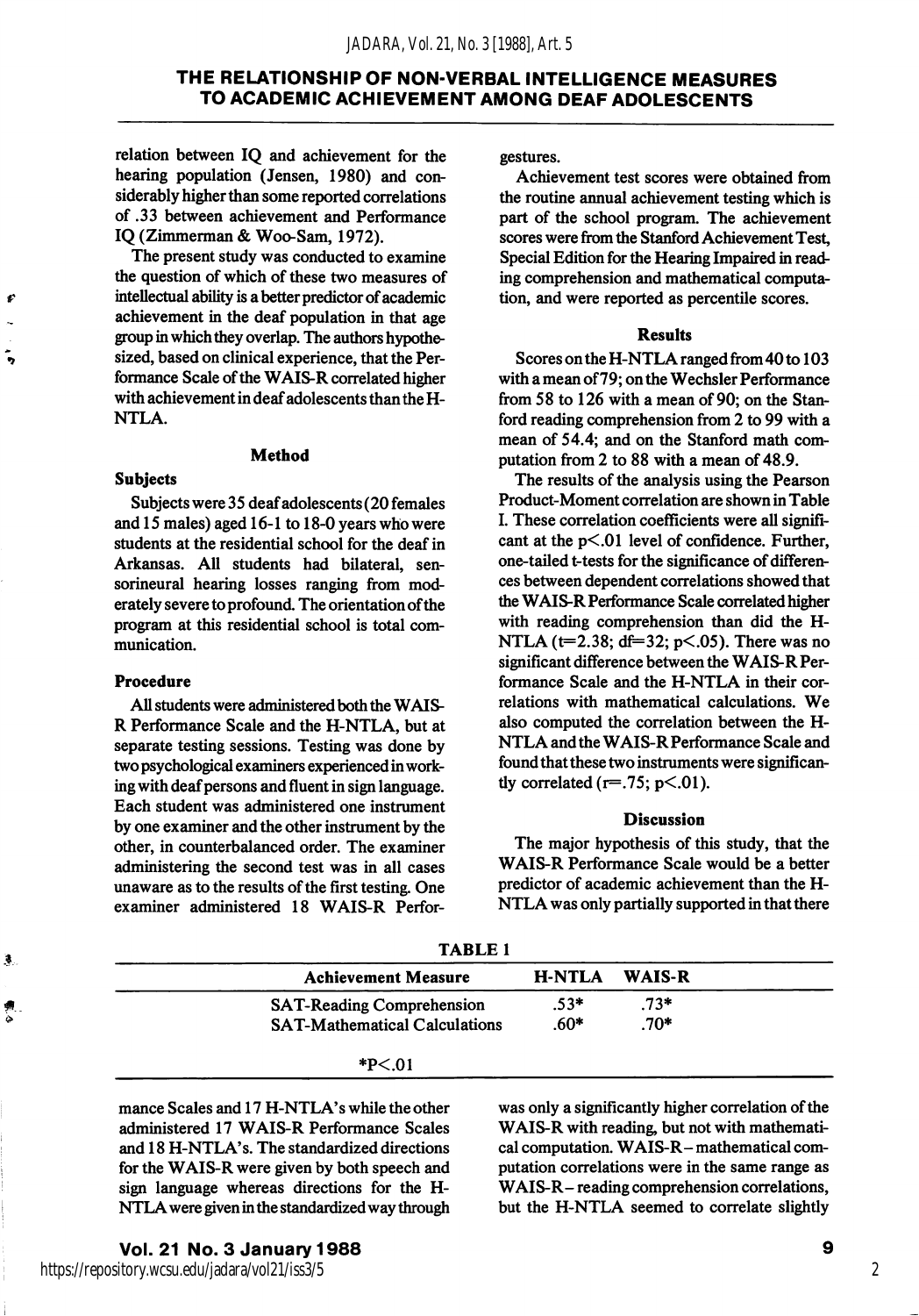higher (though not statistically significantly) with mathematical computation than with reading comprehension.

These results seem at variance with other comparisons of the Wechsler Scales and the H-NTLA (Watson et al, 1986) in which the H-NTLA was judged to be a better predictor of academic achievement than the Wechsler. It should be remembered, however, that although Watson et al. (1986) considered the H-NTLA a better predictor of academic achievement than the Wechsler, they reported no significant dif ferences or even trends toward significance between the correlations. The present results would seem to support what others (Hirshoren et al., 1977; Hirshoren et al., 1979; Anderson & Sisco, 1977) have said about the usefulness of the WISC-R and WAIS and validate the use of the WAIS-R in predicting academic achieve ment and monitoring academic progress in the deaf population. Some caution should be exer cised in generalizing these results to the entire deaf population. The generalizability of these results may be limited by the small size of the sample and by the fact that the subject pool was comprised of only deaf adolescents in a residen tial school setting and not a more heterogeneous population.

It is interesting to note that the correlations between these achievement measures and intellec tual measures are in at least the same range, if not slightly higher than the correlation of .50 which is often cited as a median correlation between IQ and achievement (Jensen, 1980). A partial explan ation for these relatively high correlations may be in the fact that this sample had a quite broad

range of scores on both intellectual and achieve ment measures, which may be somewhat atypi cal for a population of deaf youngsters.

A second possible factor in the relatively high correlations obtained may be the age group com prising this sample, all youngsters in grades 10- 12. Other research (Giangrew, 1966) also shows substantial correlations between intelligence and achievement in younger (grades 2-4) and older (grades 11-12) children but not in the age group in between.

The particular achievement tests used in this study also may have a bearing on the high cor relations found. Watson et al. (1986) also found that the SAT-HI reading comprehension resulted in some of the highest correlations with both the H-NTLA (.46) andthe WAIS-R(.36) as did the SAT-HI math computation (H-NTLA - .62; WAIS-R- .53). It should be noted that the authors did not select these achievement measures but simply utilized the results of the tests which the school routinely used for evaluation of academic progress.

In conclusion, the results of the present study would seem to support the use of either the H-NTLA or the WAIS-R Performance Scale as a predictor of academic problems in high school aged deaf adolescents. The results also suggest that the WAIS-R Performance Scale may be a superior evaluation instrument in making these kinds of decisions in the area of reading com prehension. Further research with larger sam ples may provide a more definitive answer to the question ofwhether one ofthese ability measures may be more predictive of academic achieve ment than the other.

3